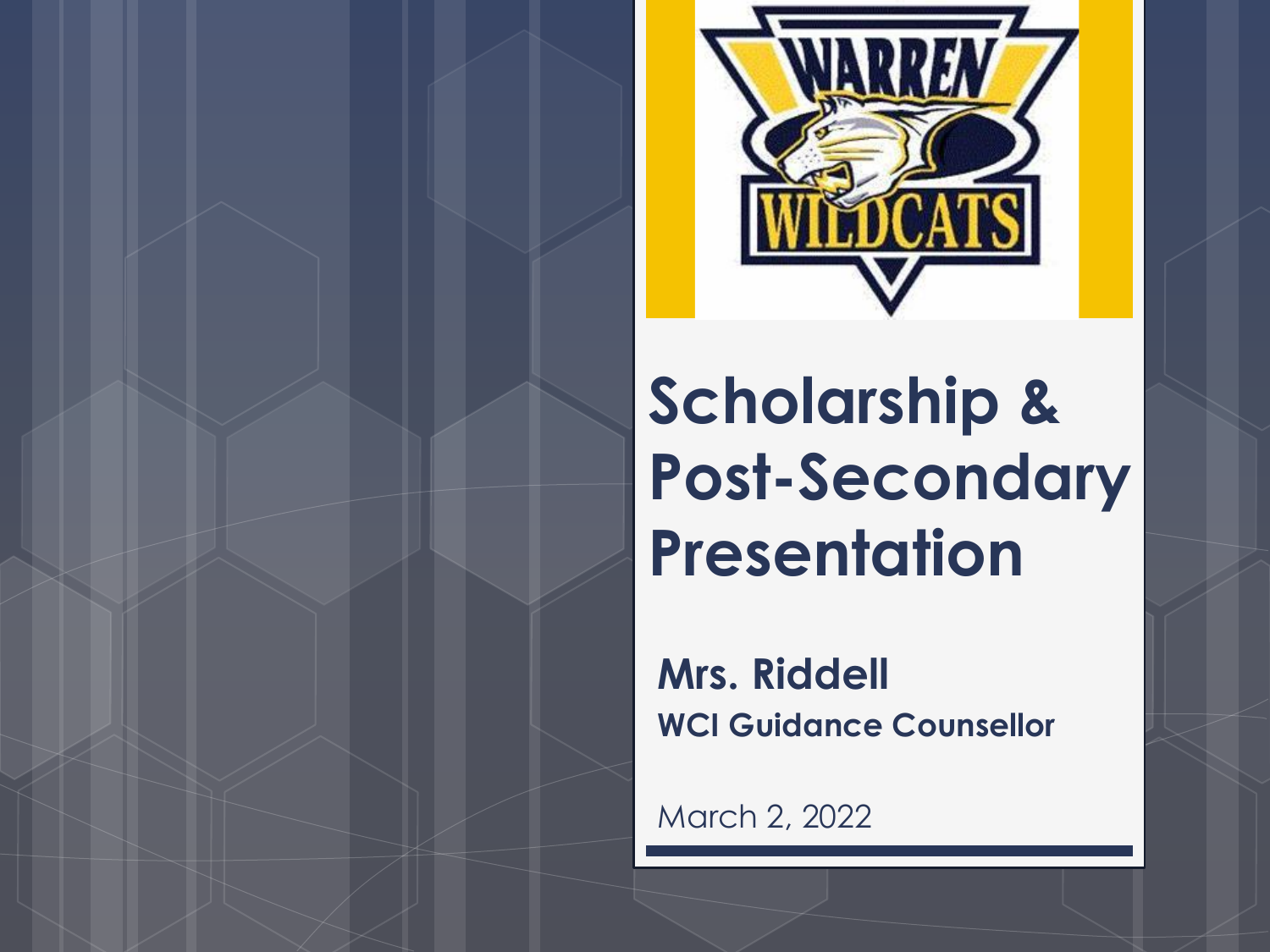#### Awards/Scholarships/Bursaries

- **Scholarships** are awarded for academic achievement.
- **Awards** are given to students based on financial need, school or community involvement and academic achievement.
- **Bursaries** are awarded to students who demonstrate financial need.

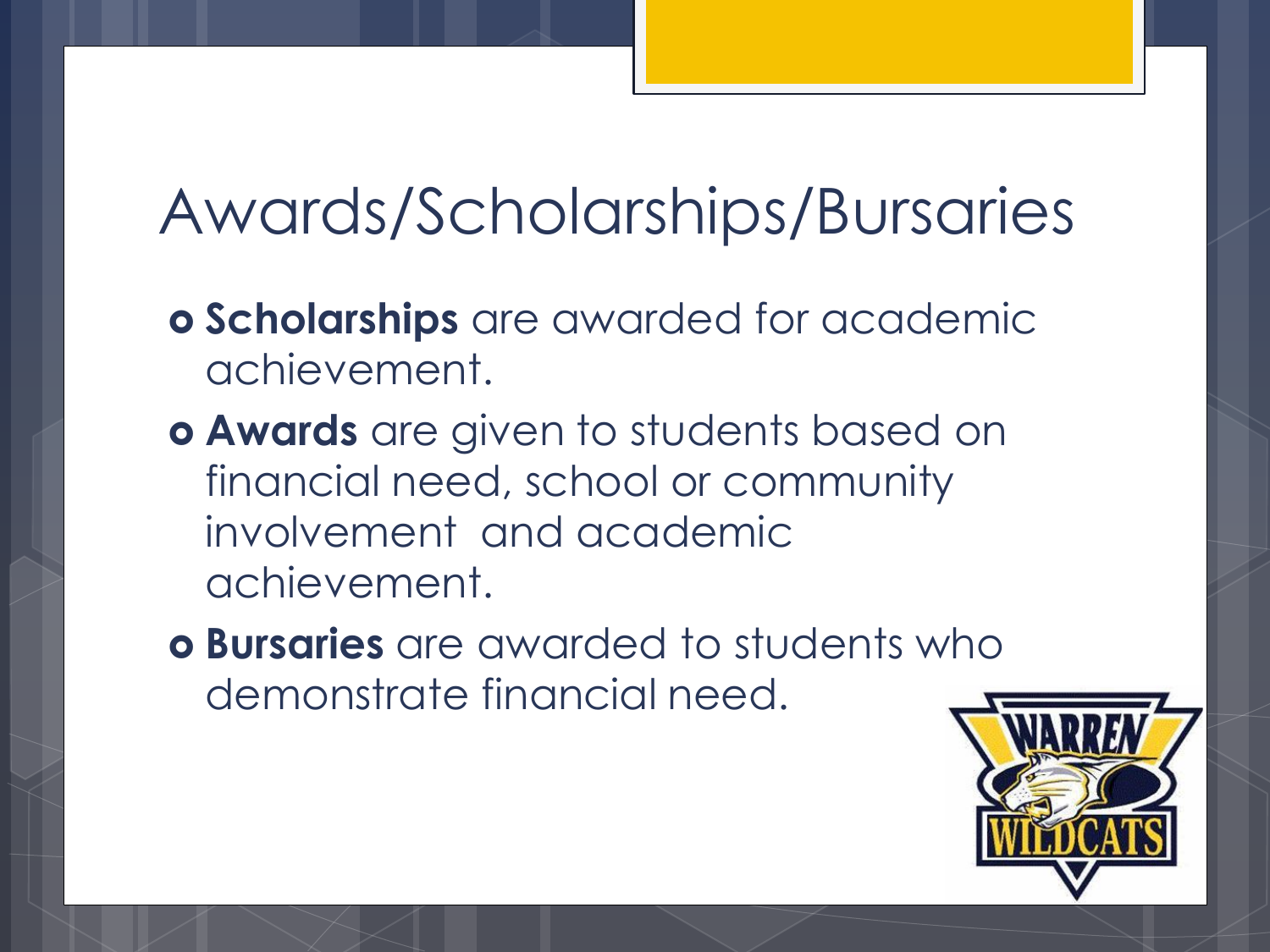### SCHOLARSHIP CRITERIA

#### **Academic Achievement**

 Averages of grade 11 marks, current marks, self-reported final marks, or final marks.

#### **School and Community Leadership/Volunteerism**

- **o** School clubs (TADD, Yearbook, Student Leadership, SWAT, Teen Talk, Peer Counselling, Peer Tutoring, Book Club, Bike Repair Program)
- **o** School sports teams
- Community clubs, coaching, assisting, ref, manage any sport, soccer, skating, hockey, baseball, etc.
- Church- sing in a choir, organist, server, work in kitchen at fall suppers, concerts, teach Sunday School, Church Camp
- Part time jobs or farm related activities –develop independence and skills
- 4H all aspects from public speaking, help others with harvest, teaches/coaches riding, etc.
- **o** Special Olympics, swimming, life guarding, visiting seniors, guides, brownies, scouts,, Babysitting, etc.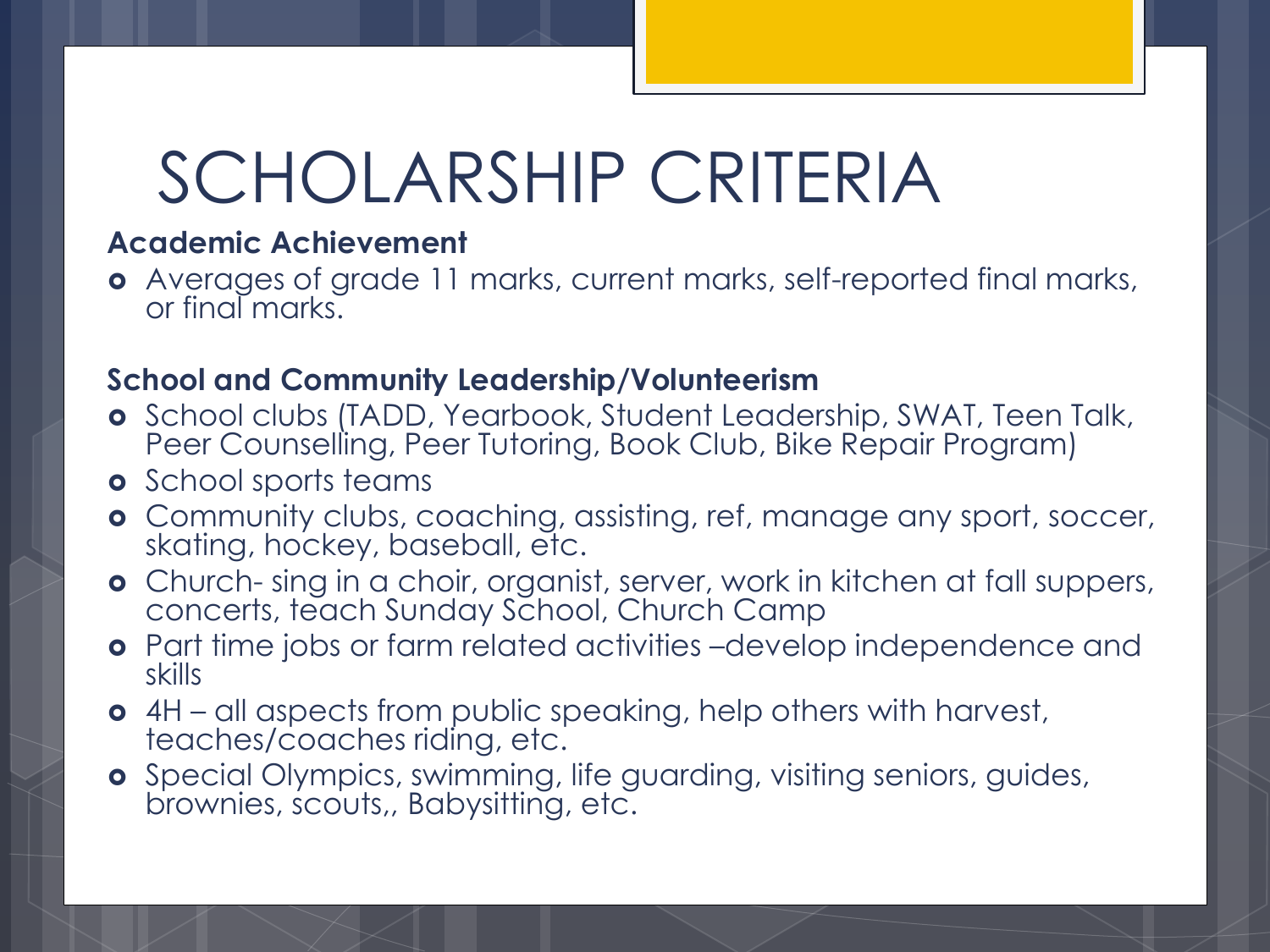#### Campus Tours & Open Houses

#### **Online information sessions**

Register for an online information session that cover programs, application process, student supports and more..

#### **Register for a live virtual tour, or an on campus tour**

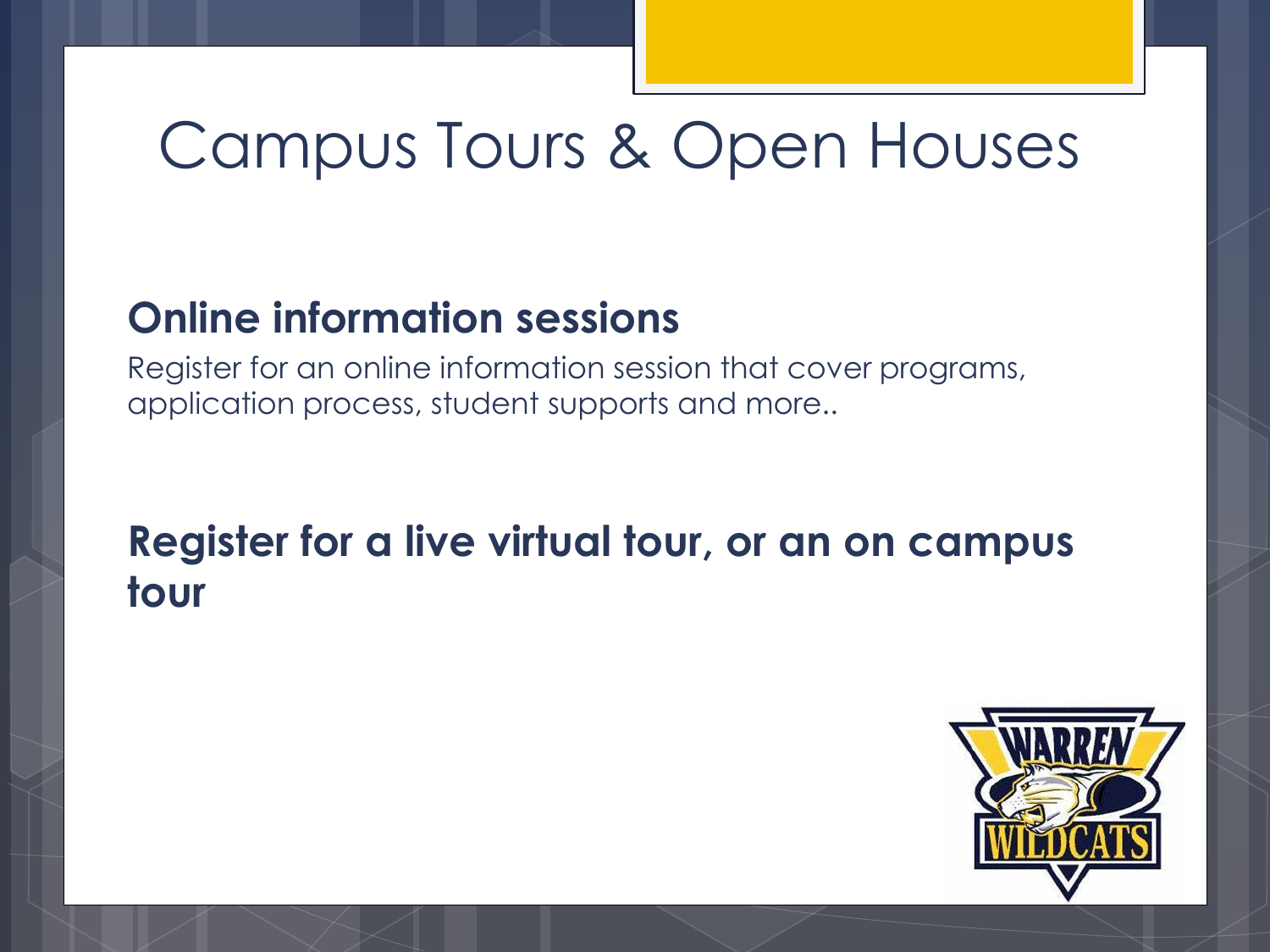

### Estimated Costs

Table 1. Estimated cost of one year of undergraduate study (based on University 1 costs)

| Fee                                                     | <b>Estimated cost for</b><br>Canadian/permanent resident student |
|---------------------------------------------------------|------------------------------------------------------------------|
| U1 tuition<br>(See Table 2 for other tuition estimates) | \$5,100                                                          |
| <b>Textbooks and supplies</b><br>(Based on U1 courses)  | \$1,500                                                          |
| <b>Health and dental plan</b>                           | \$350                                                            |
| Sport and recreation fee                                | \$175                                                            |
| U-Pass                                                  | \$275                                                            |
| <b>Estimated totals</b>                                 | \$7,400                                                          |

- **o** \$100 Application fee
- **o** Estimated costs for a full time, first year U1 student (30 credit hours)
- o http://umanitoba.c [a/student/admissio](http://umanitoba.ca/student/admissions/finances/tuition-fees.html) ns/finances/tuitionfees.html

-Students residing outside of the Winnipeg city limits may opt-out of the U-Pass. -Students who are covered under another medical plan may opt-out of the University of Manitoba Students' Union (UMSU) health plan.

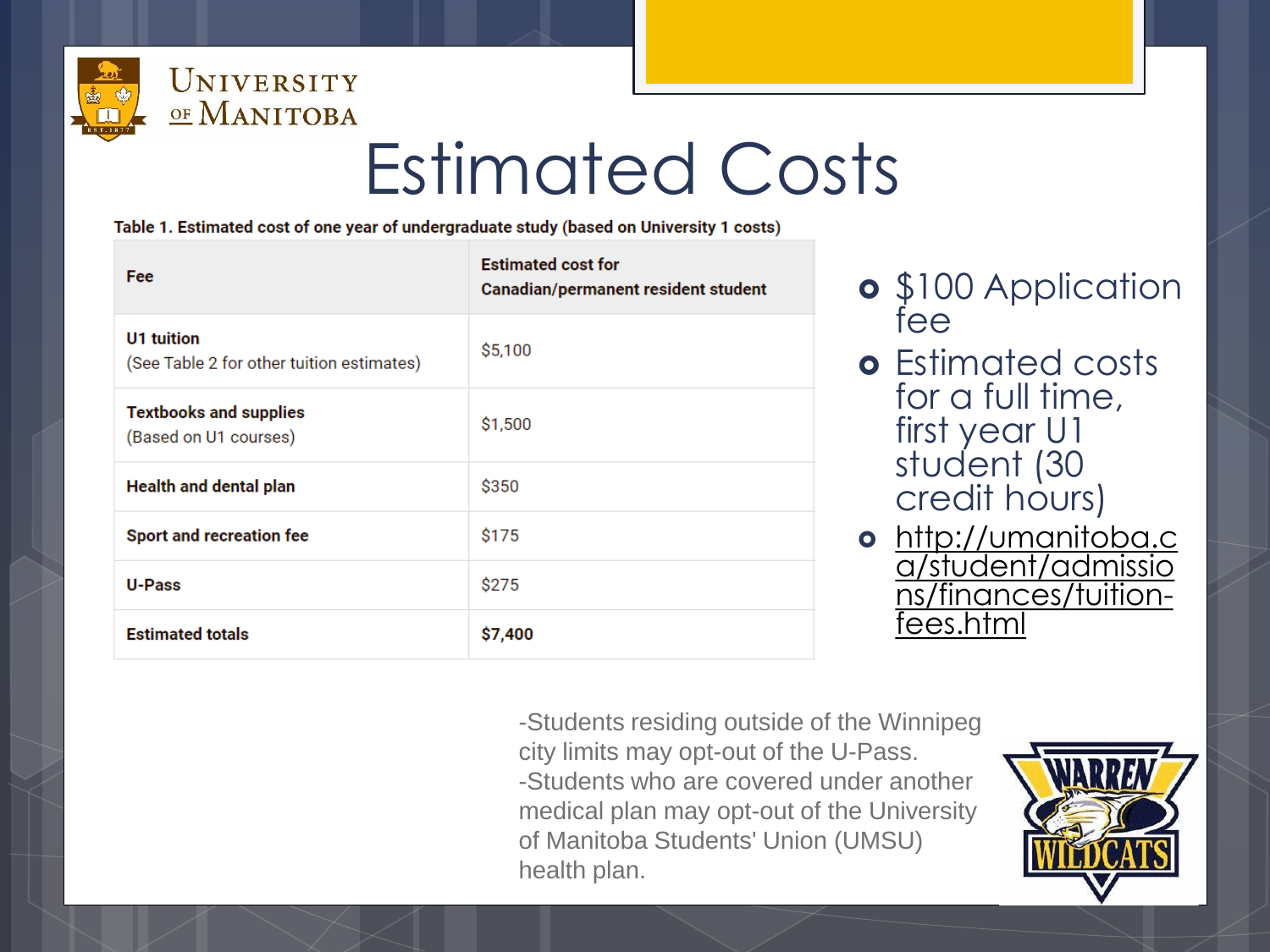

#### THE UNIVERSITY OF WINNIPEG

# **UofW Estimated Costs**

#### **Estimated Tuition and Fees for One Academic Year**

(September-April)

#### **5 Courses Per Term**

(maximum course load)

| Total                                                 | \$6,460-\$7,290 |
|-------------------------------------------------------|-----------------|
| <b>UWSA Transit U-Pass (unlimited transit access)</b> | \$270           |
| <b>UWSA Health Insurance</b>                          | \$250           |
| <b>General Fees, Books, and Supplies</b>              | \$1,900-\$2,100 |
| Tuition-5 Courses (30 credit hours in any faculty)    | \$3,940-\$4,550 |
| <b>Application Fee</b> (non-refundable)               | \$100           |

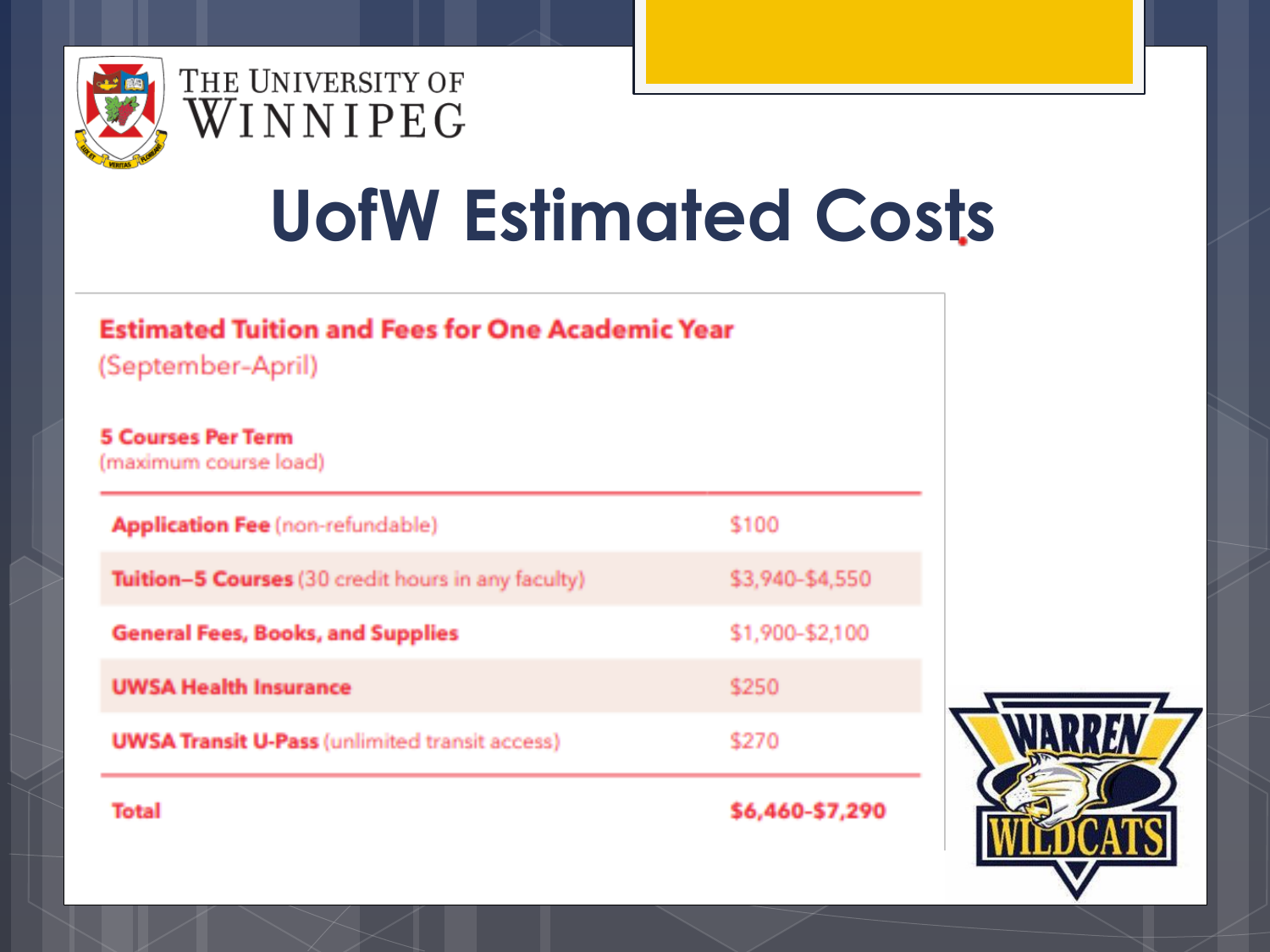

#### **UofM Awards Database & Program Specific Awards**

- University of Manitoba searchable awards database.
- Most faculties and schools have additional information about their award programs available on their faculty/school websites.
- [Check out http://umanitoba.ca/financial-aid](http://umanitoba.ca/financial-aid-and-awards)and-awards which lists all awards offered.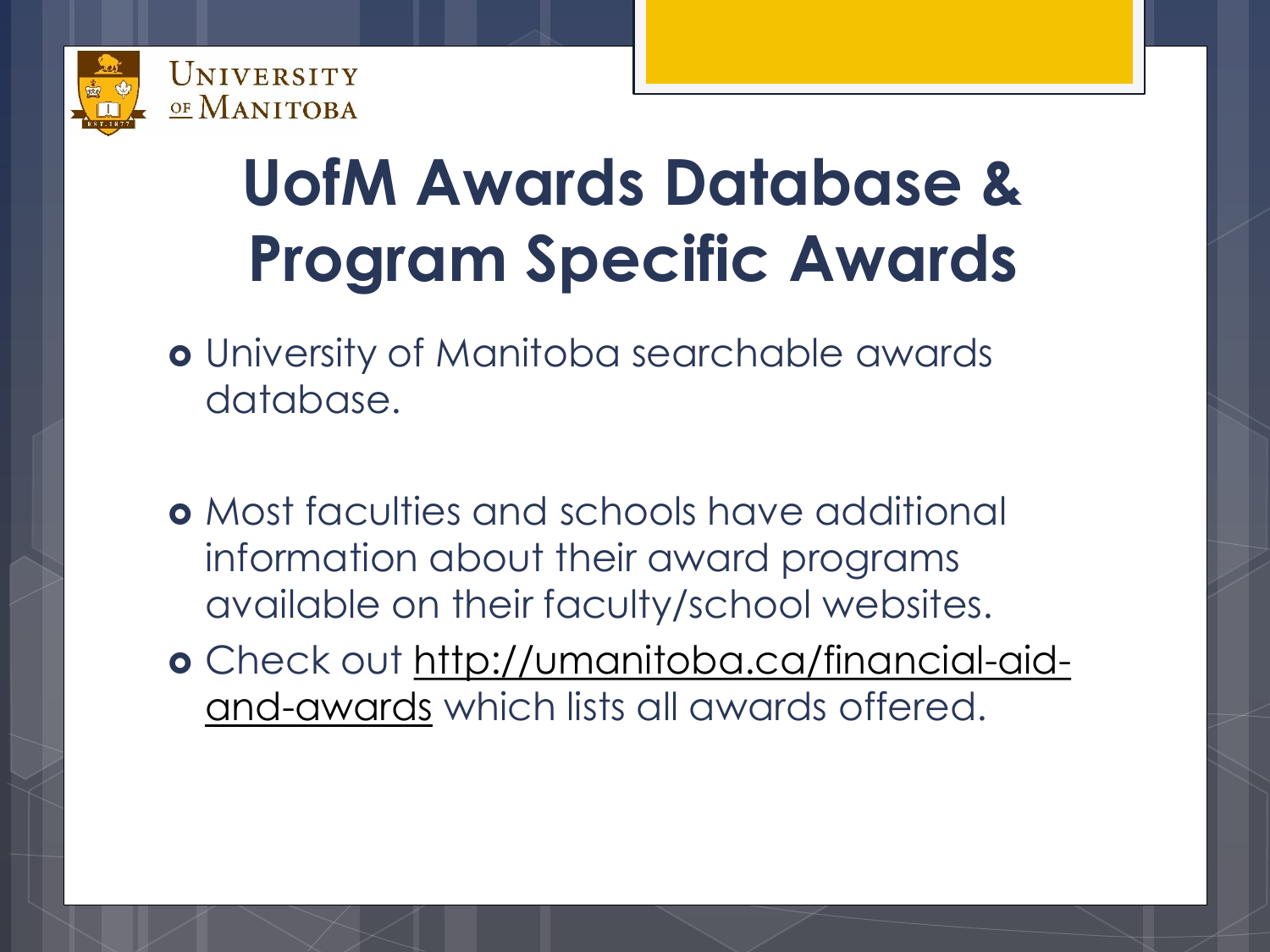

#### **Indigenous Students Programs**



o Check out the Indigenous Viewboook for more information.

o Self-declare when applying

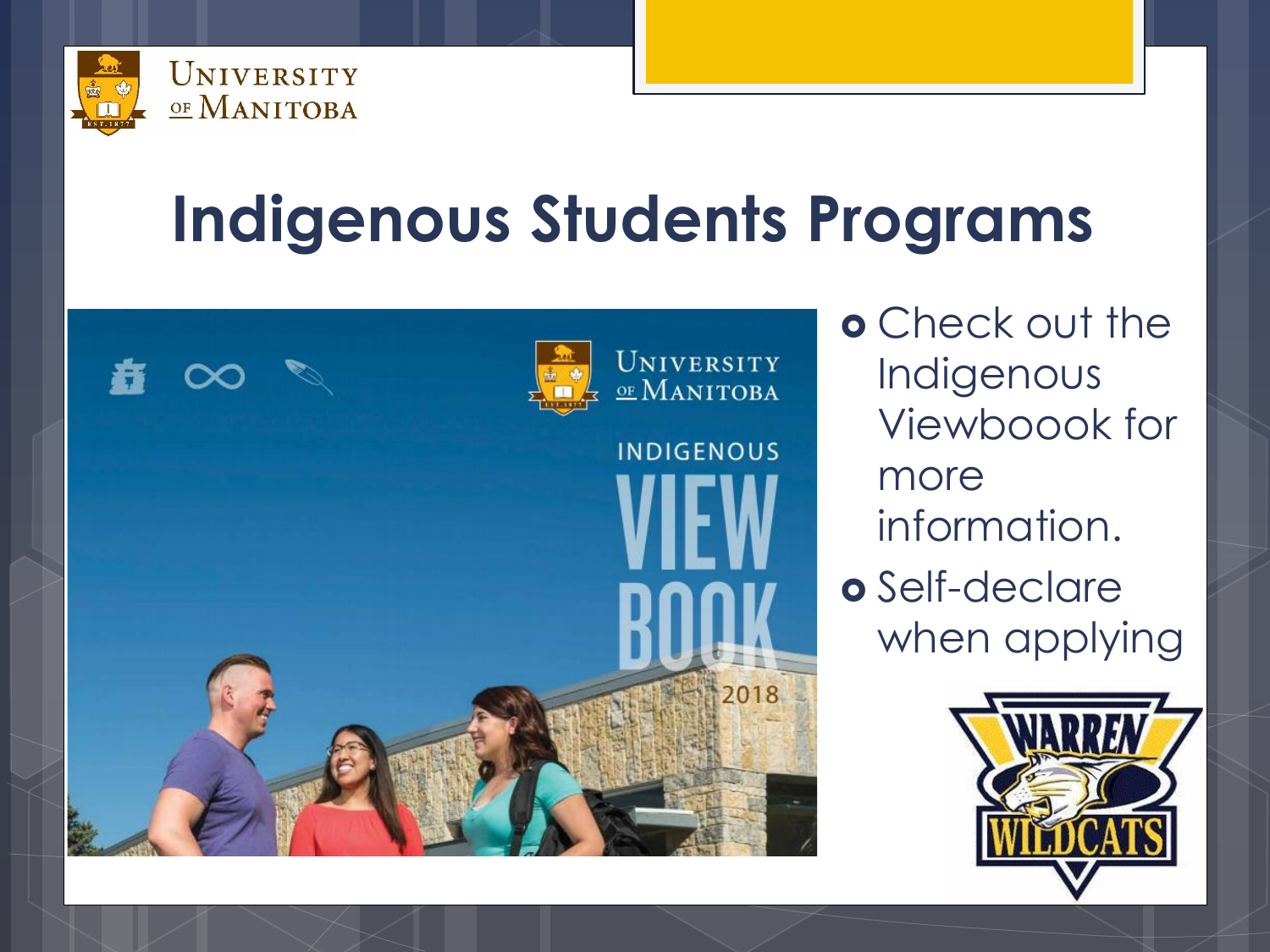

#### THE UNIVERSITY OF WINNIPEG

### UofW External Awards

o The University of Winnipeg lists many UofW appropriate external awards at [http://www.uwinnipeg.ca/awards/extern](http://www.uwinnipeg.ca/awards/external-awards.html) al-awards.html

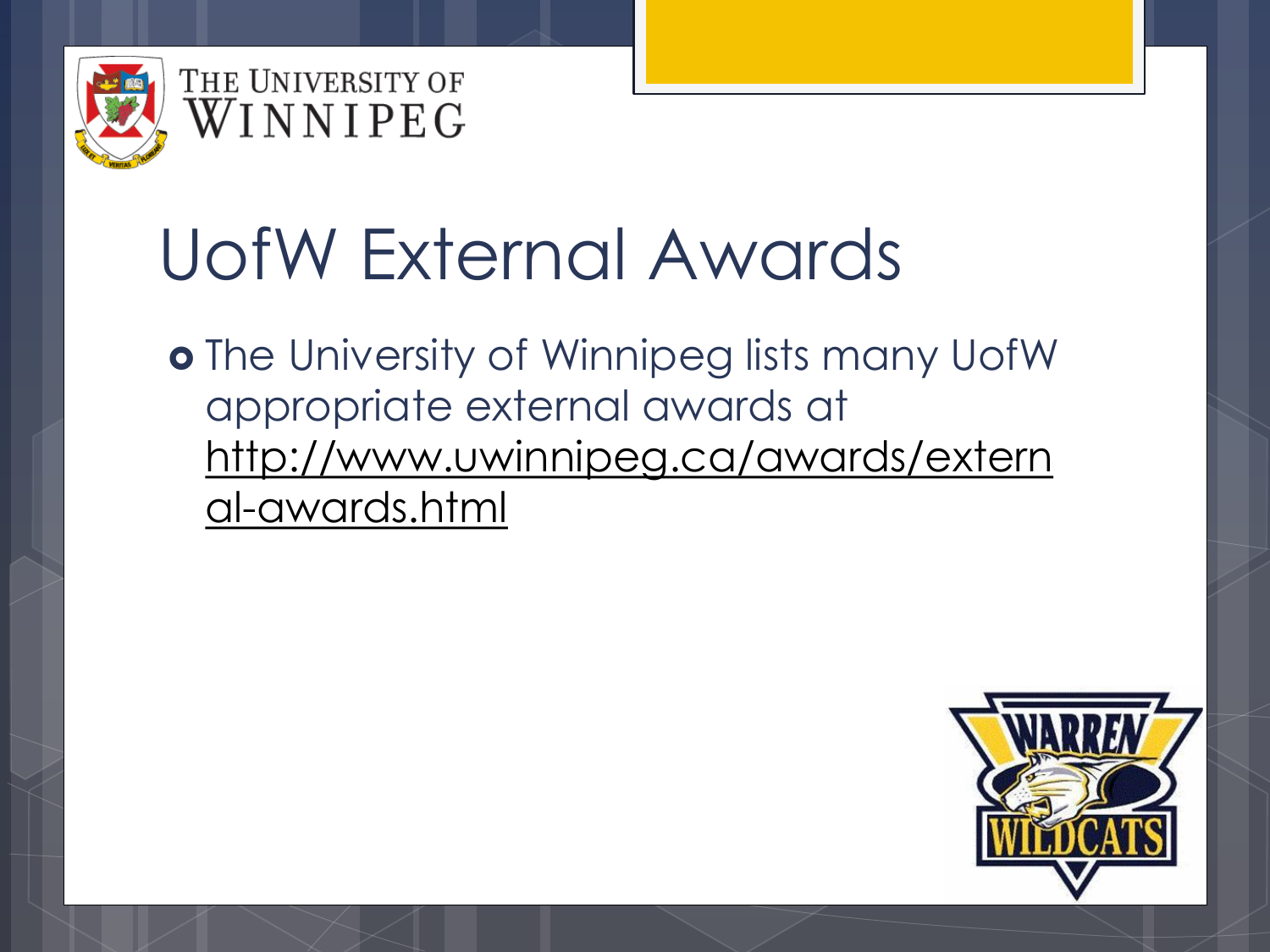

#### THE UNIVERSITY OF WINNIPEG

## UofW In-Course Awards

#### Awards for students currently in classes at UofW

 https://www.uwinnipeg.ca/awards/awards[bursaries-and-scholarships/current-continuing.html](https://www.uwinnipeg.ca/awards/awards-bursaries-and-scholarships/current-continuing.html)

**o** Deadlines

- Awards and Bursaries September 2022
- Scholarships October 2022

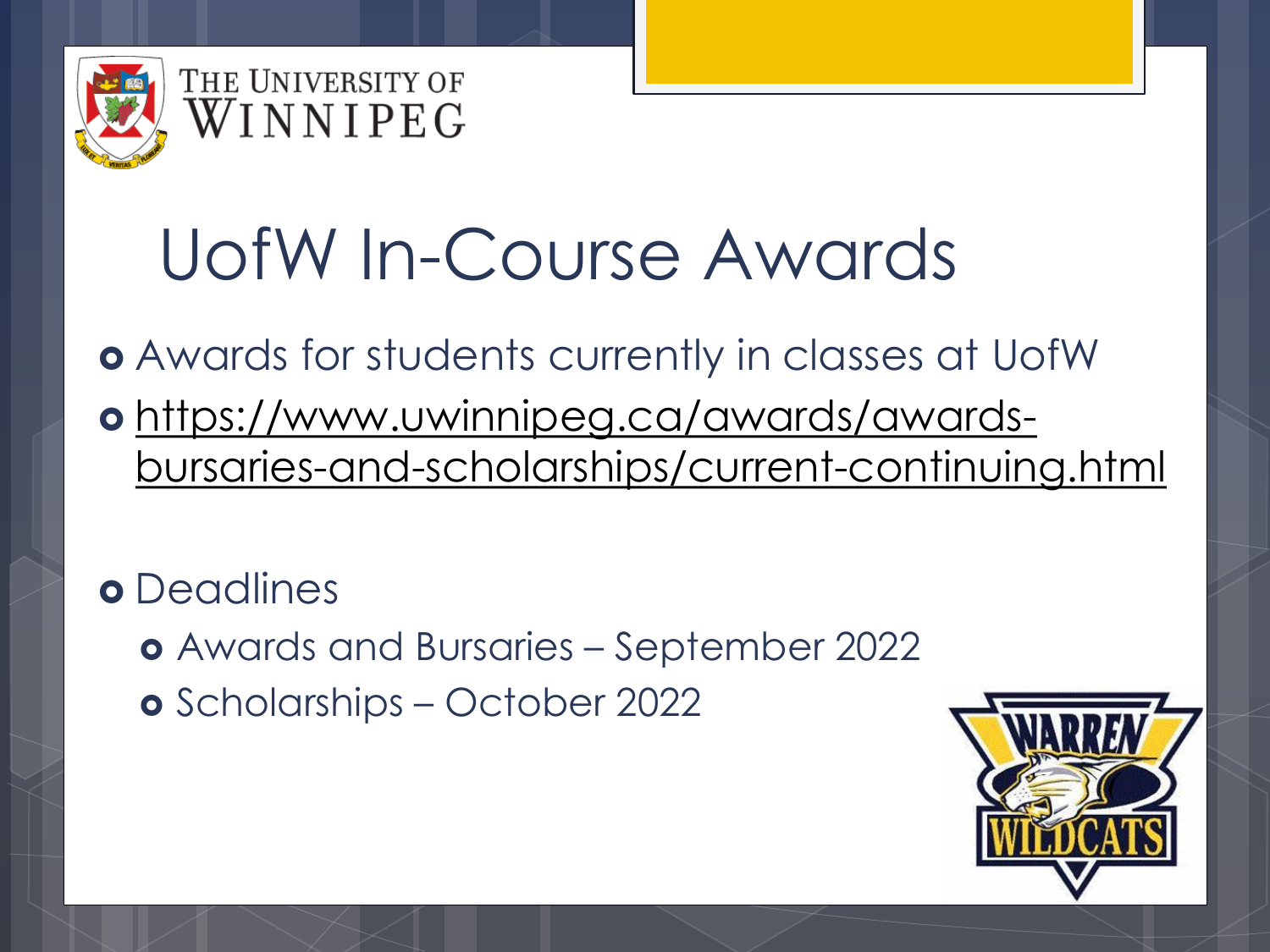

OF APPLIED ARTS, SCIENCE AND TECHNOLOGY

# **Red River College Applications**



- o Minimum requirements & waitlists for RRC
- o Deadlines Vary
- o [http://me.rrc.mb.ca/C](http://me.rrc.mb.ca/Catalogue/) atalogue/

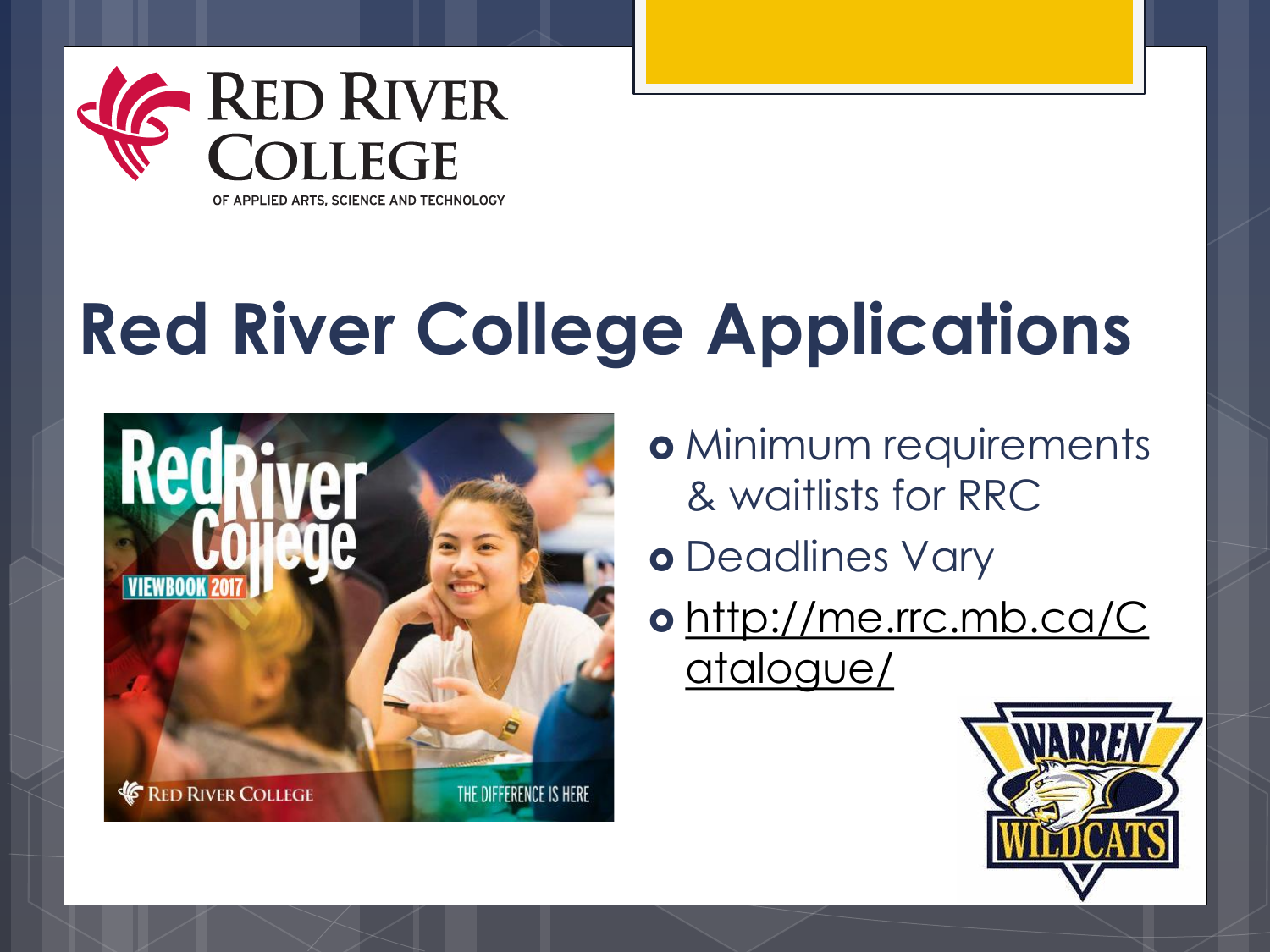

#### **RED RIVER COLLEGE AWARDS, BURSARIES AND SCHOLARSHIPS**

**o** The following website provides a list of RRC awards, bursaries and scholarships available to applicants and students. [\(www.rrc.ca/awards](http://www.rrc.ca/awards))

o [http://me.rrc.mb.ca/Catalogue/Av](http://me.rrc.mb.ca/Catalogue/AvailableAwards.aspx) ailableAwards.aspx

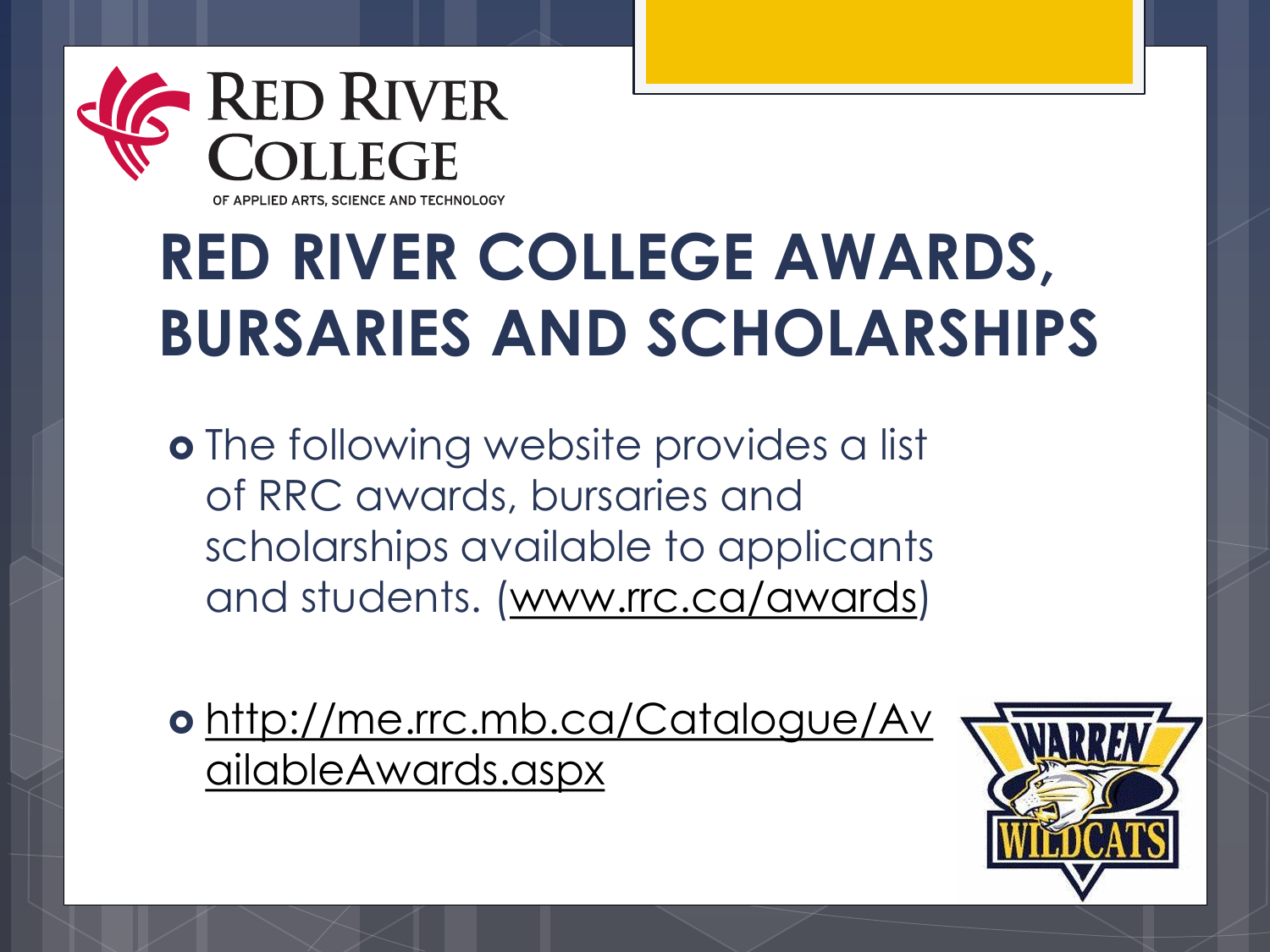#### Where to find scholarships?

- Web searches
- Community organizations you or your family associate or volunteer with
- o Current employers
- Family's employers



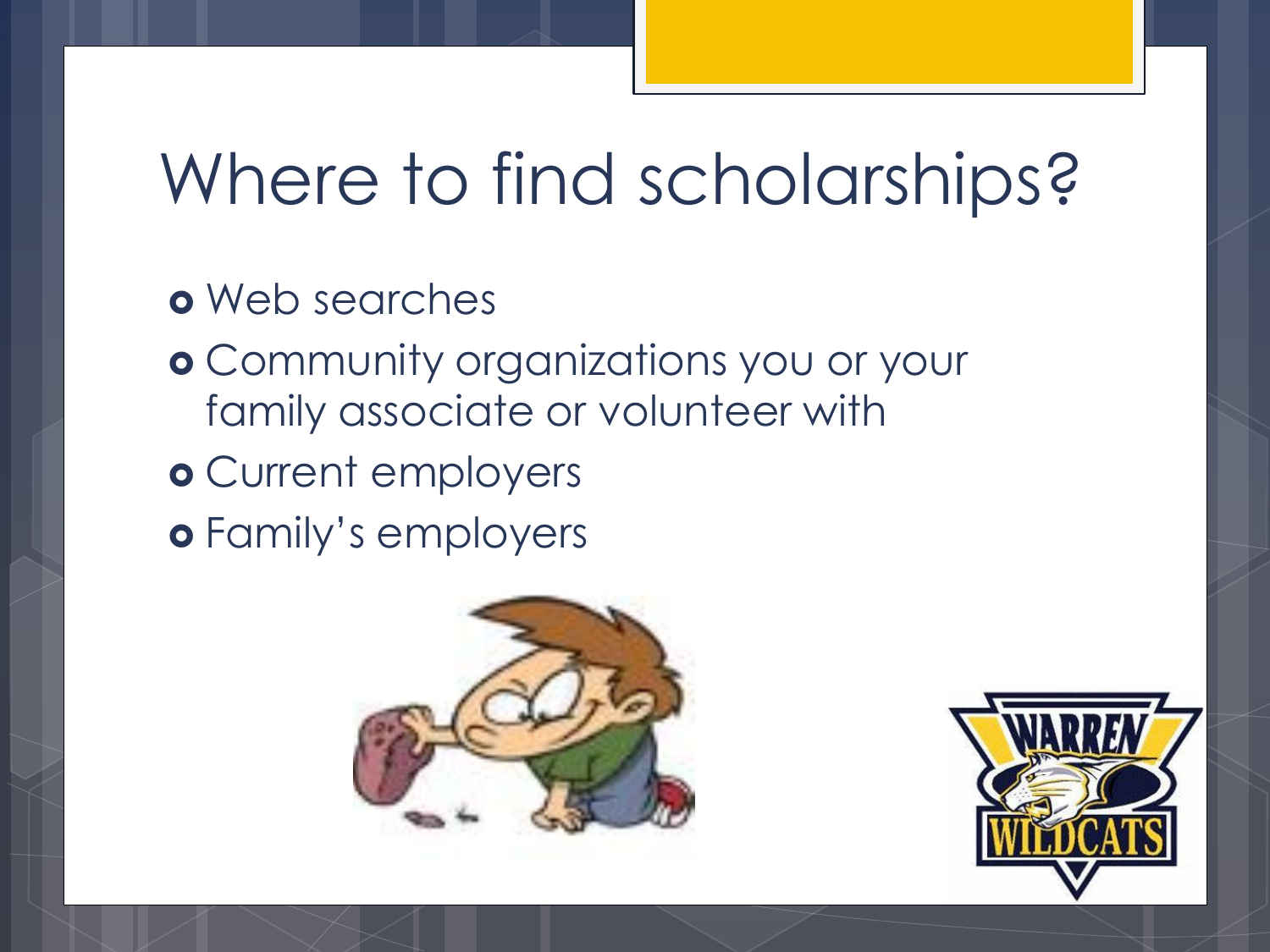### Scholarship Websites

- Popular websites with scholarship information would include:
	- [www.univcan.ca](http://www.univcan.ca/)
	- o <https://yconic.com/>
		- [www.studentawards.com](http://www.studentawards.com/)
	- [www.scholarshipscanada.com](http://www.scholarshipscanada.com/)





ICON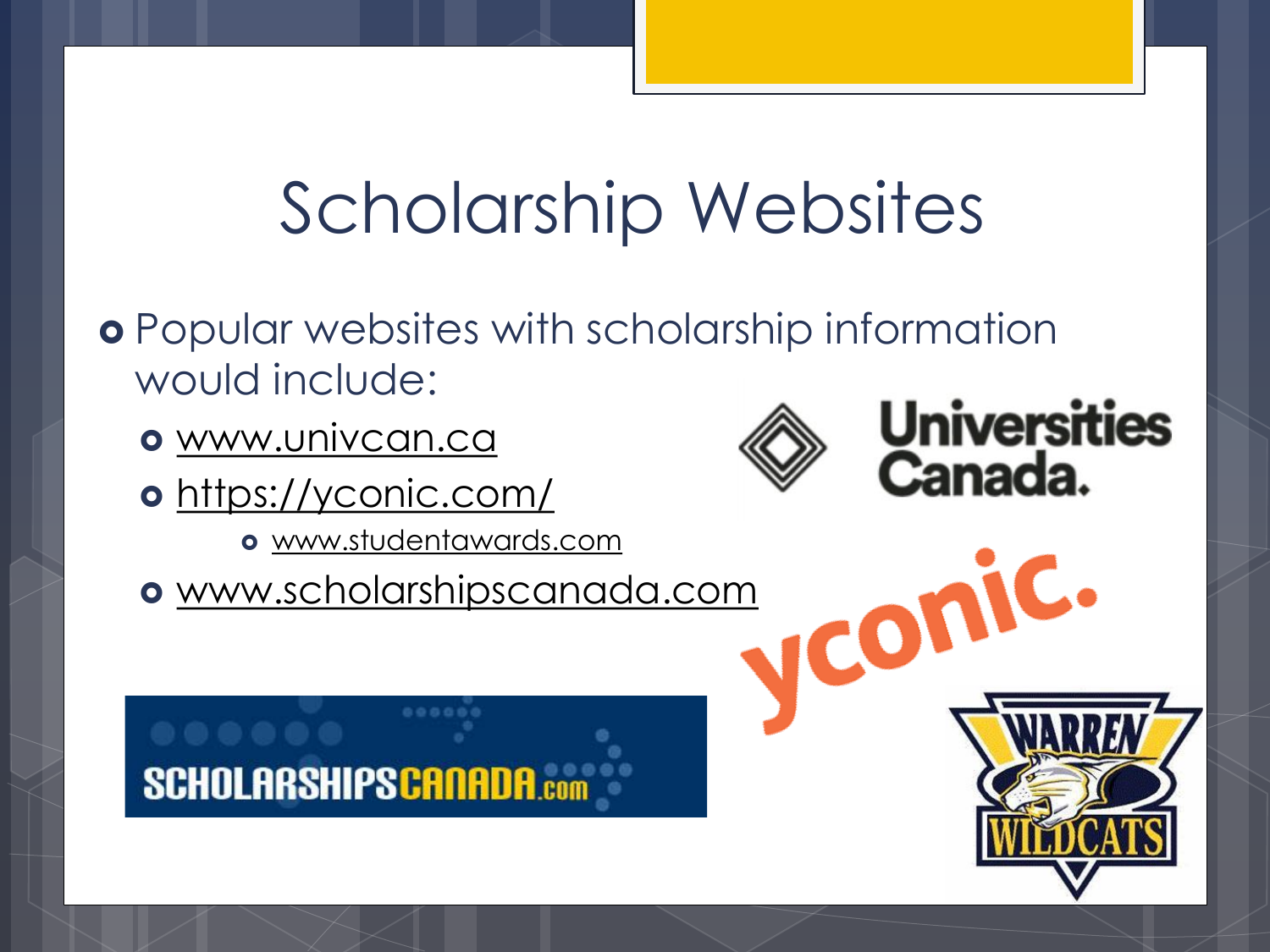#### **Youth-In-Care Tuition Waver Programs**

- o The grants provide an opportunity for youth, who are or who have been in the care of Child and Family Services in Manitoba, to attend post-secondary education.
- [https://www.youthemploymentservices.com/tuition](https://www.youthemploymentservices.com/tuition-waivers)waivers

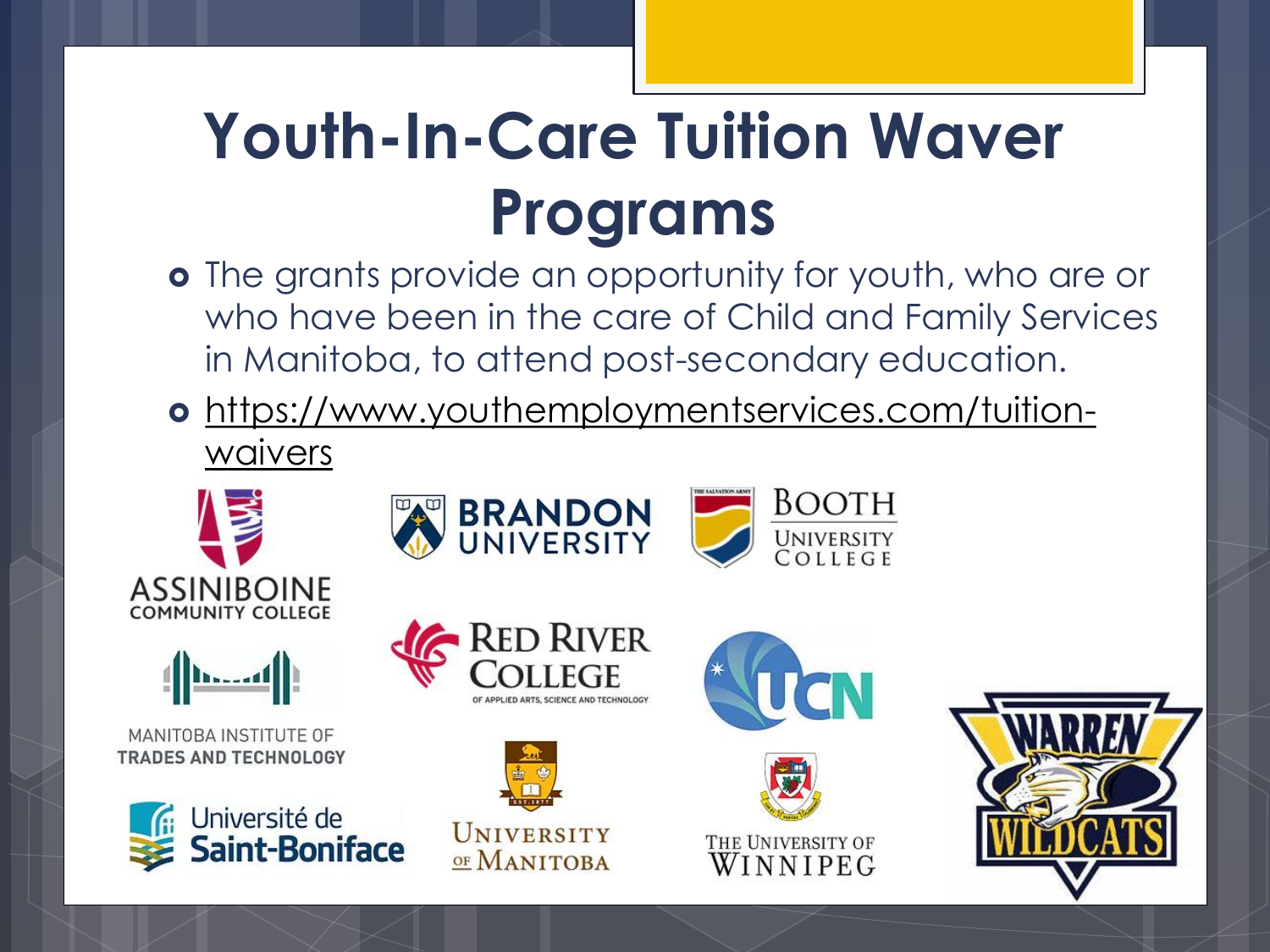#### Aboriginal Scholarship **Websites**

- Websites with scholarship information would include:
	- [http://indspire.ca/for-students/bursaries](http://indspire.ca/for-students/bursaries-scholarships/)scholarships/
	- [http://www.louisrielinstitute.com/scholarships](http://www.louisrielinstitute.com/scholarships-and-bursaries.php)and-bursaries.php
	- <http://www.mmf.mb.ca/>

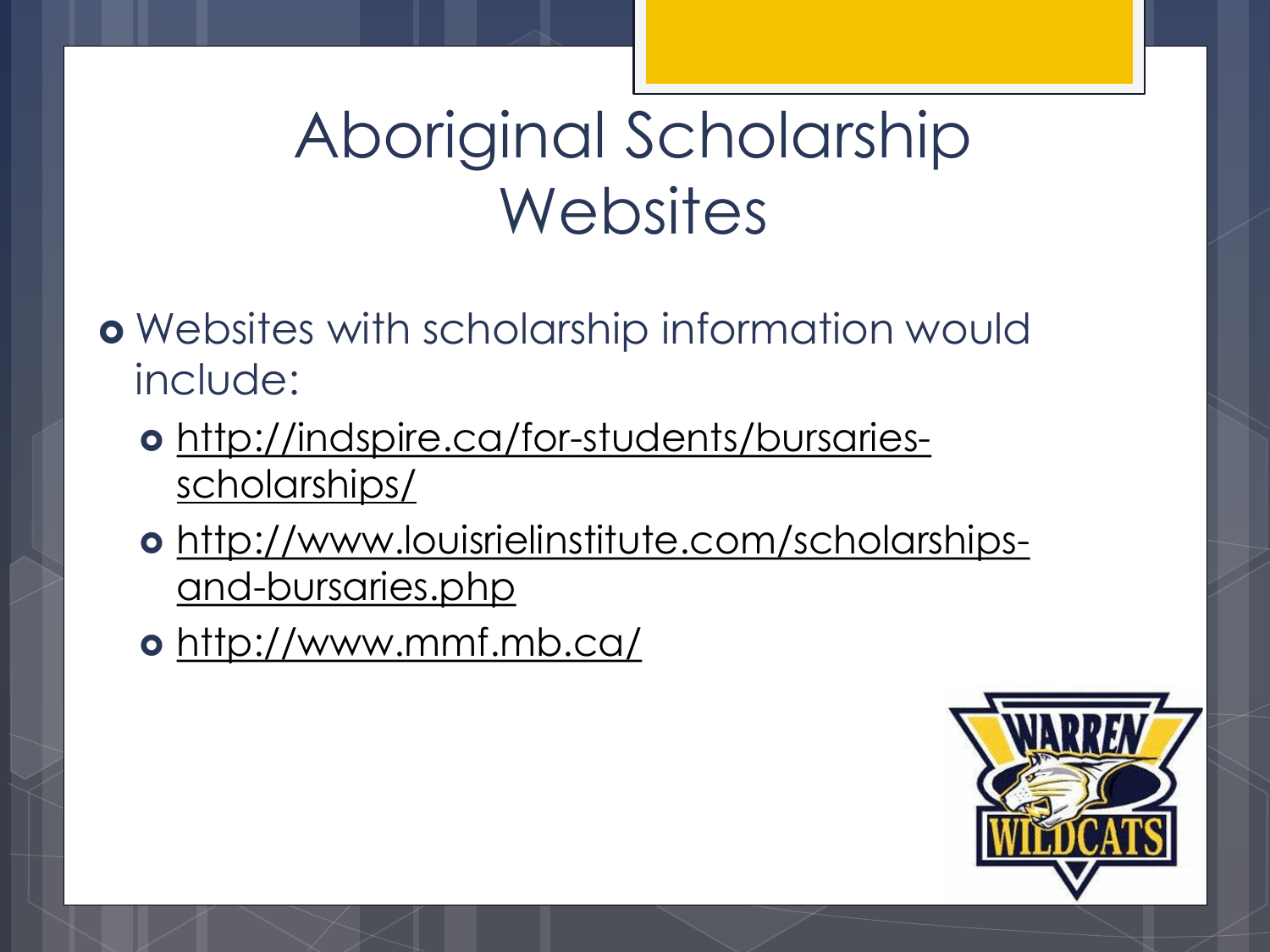### MHSAA Scholarships

 <http://www.mhsaa.ca/awards/> for athletic awards.



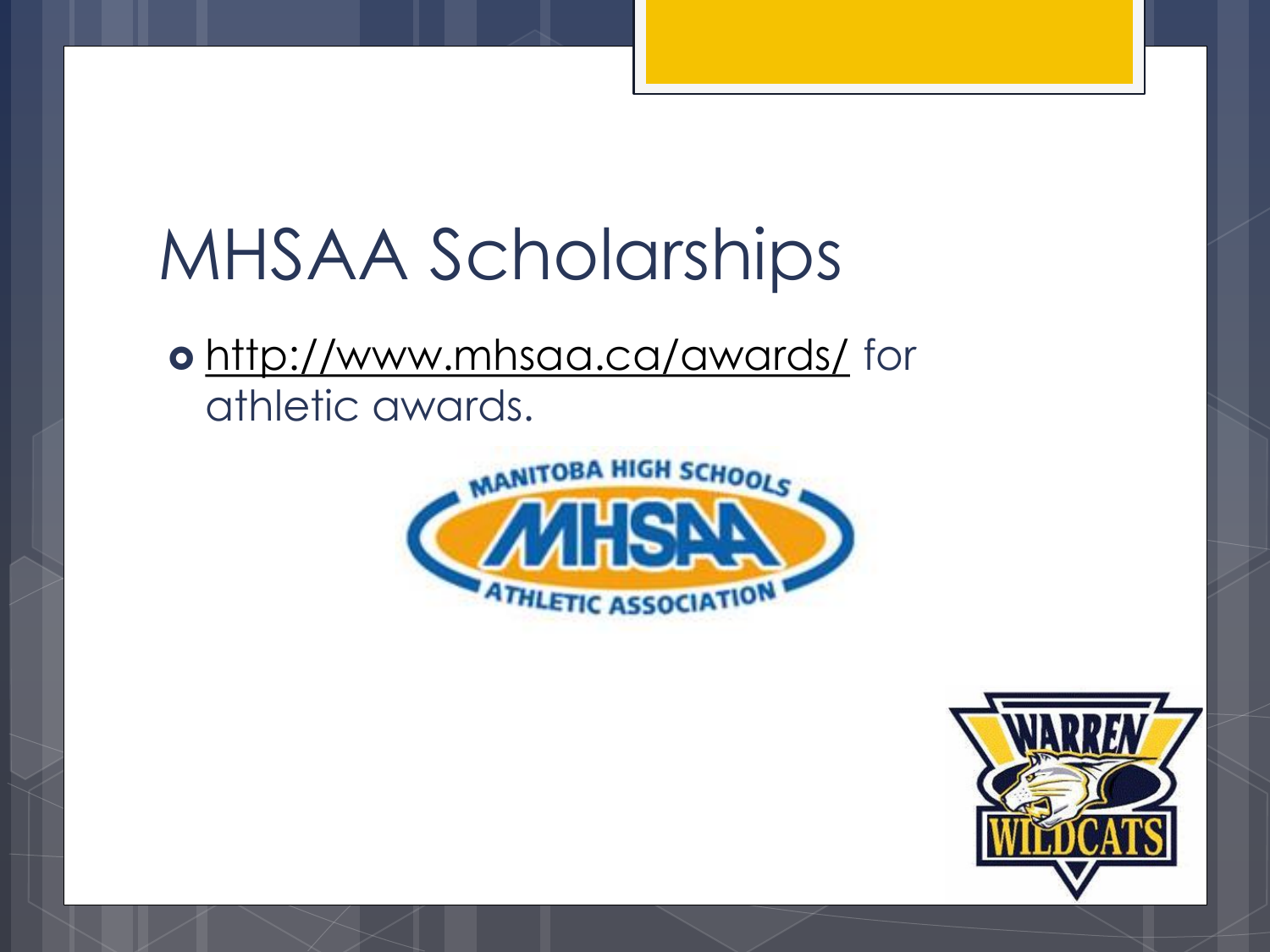## **WCI Scholarships/Bursaries**

- Last year over 55 awards were highlighted at grad.
- o In the spring, students will fill out a graduation information questionnaire to help the scholarship committee decide **local awards which the school selects**.
- o In the spring, there will be a list of local **awards with applications** that need to be completed by students.

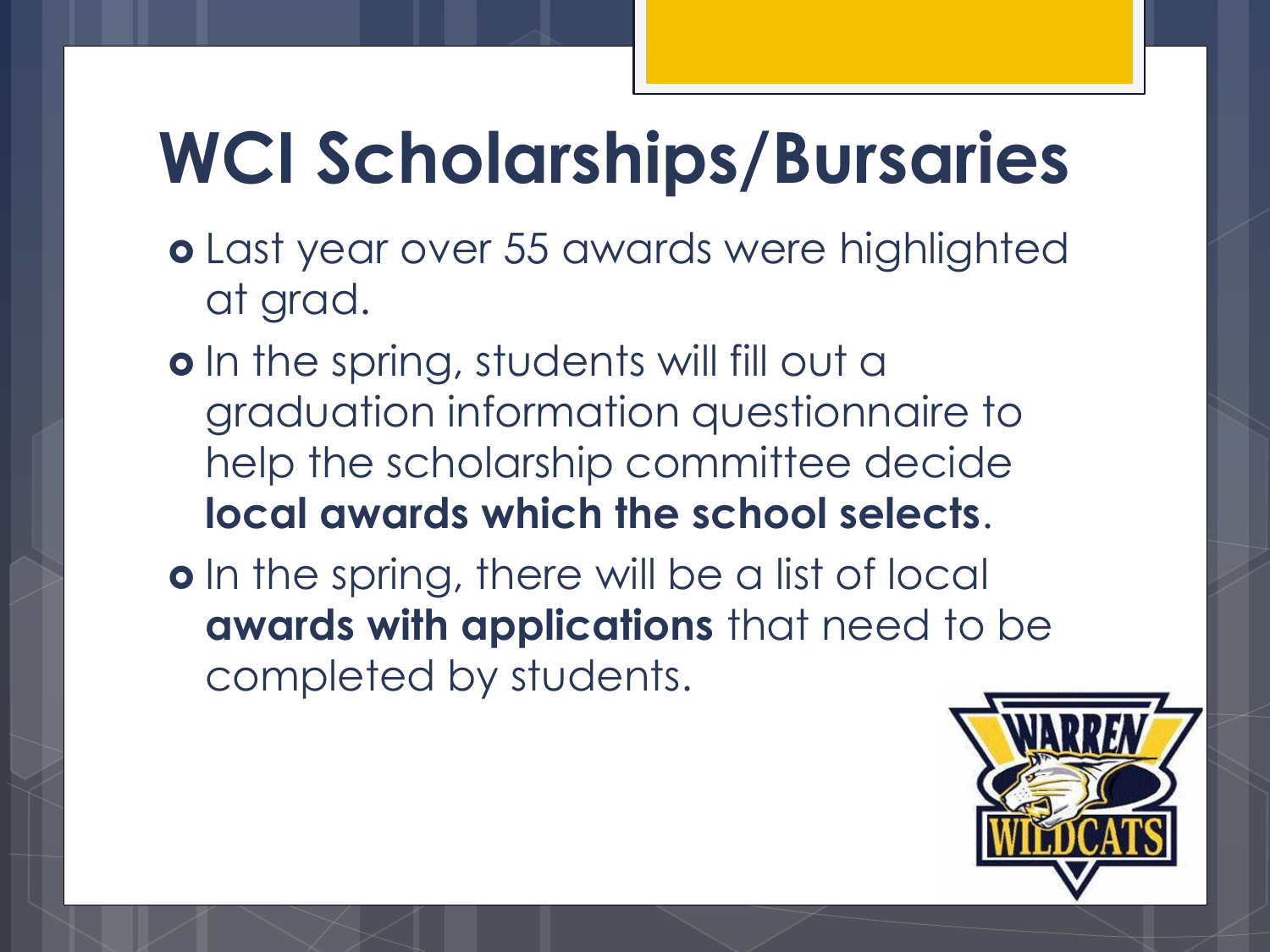# **WCI Scholarships/Bursaries**

- Application Required Local Scholarships:
	- **o** Ben Elskamp Memorial Scholarship
	- **o** Betsy Elskamp Memorial Scholarship
	- **o** Interlake Bus Drivers Association
	- o Myra Langrell Scholarship
	- o Royal Canadian Legion #248
	- **o** Woodlands District Ladies
	- **o** Bryan Lefley Scholarship
	- **o** Caisse Scholarship
	- **o** IANTE Scholarship
	- **o** Warren & District Lions Club Bursary
	- Warren Collegiate Hockey Bursary
	- Woodlands & District Wildlife Association
	- **o** Woodlands Community Development Leadership Award
	- **o** Woodlands Community Development Trades Award

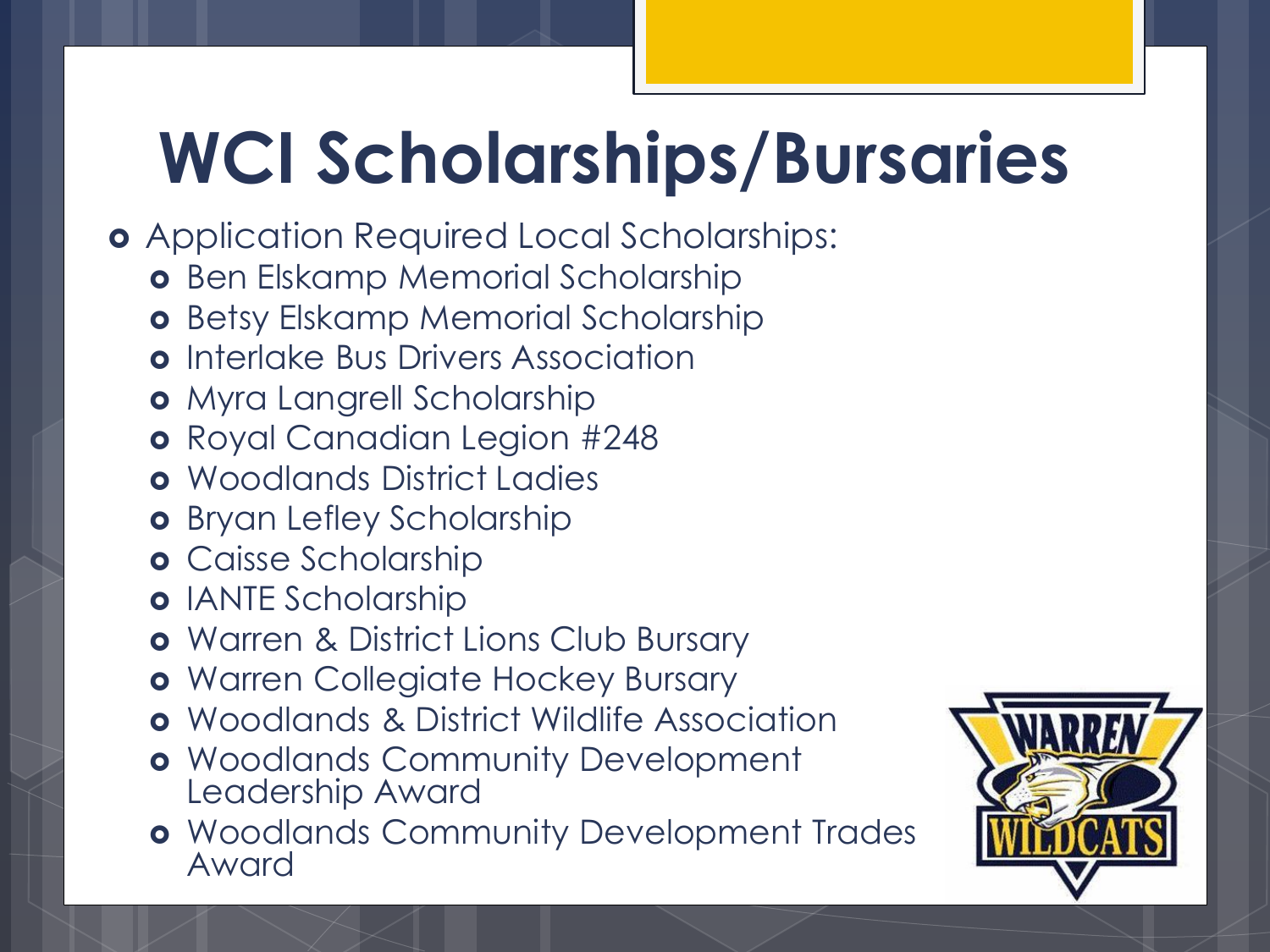### Student Aid & Student Grants

#### [http://www.studentaid.gov.mb.ca](http://www.studentaid.gov.mb.ca/)

- **o** One application to the Manitoba Student Aid program will have you registered for federal student loans as well.
- [www.canlearn.ca](http://www.canlearn.ca/)



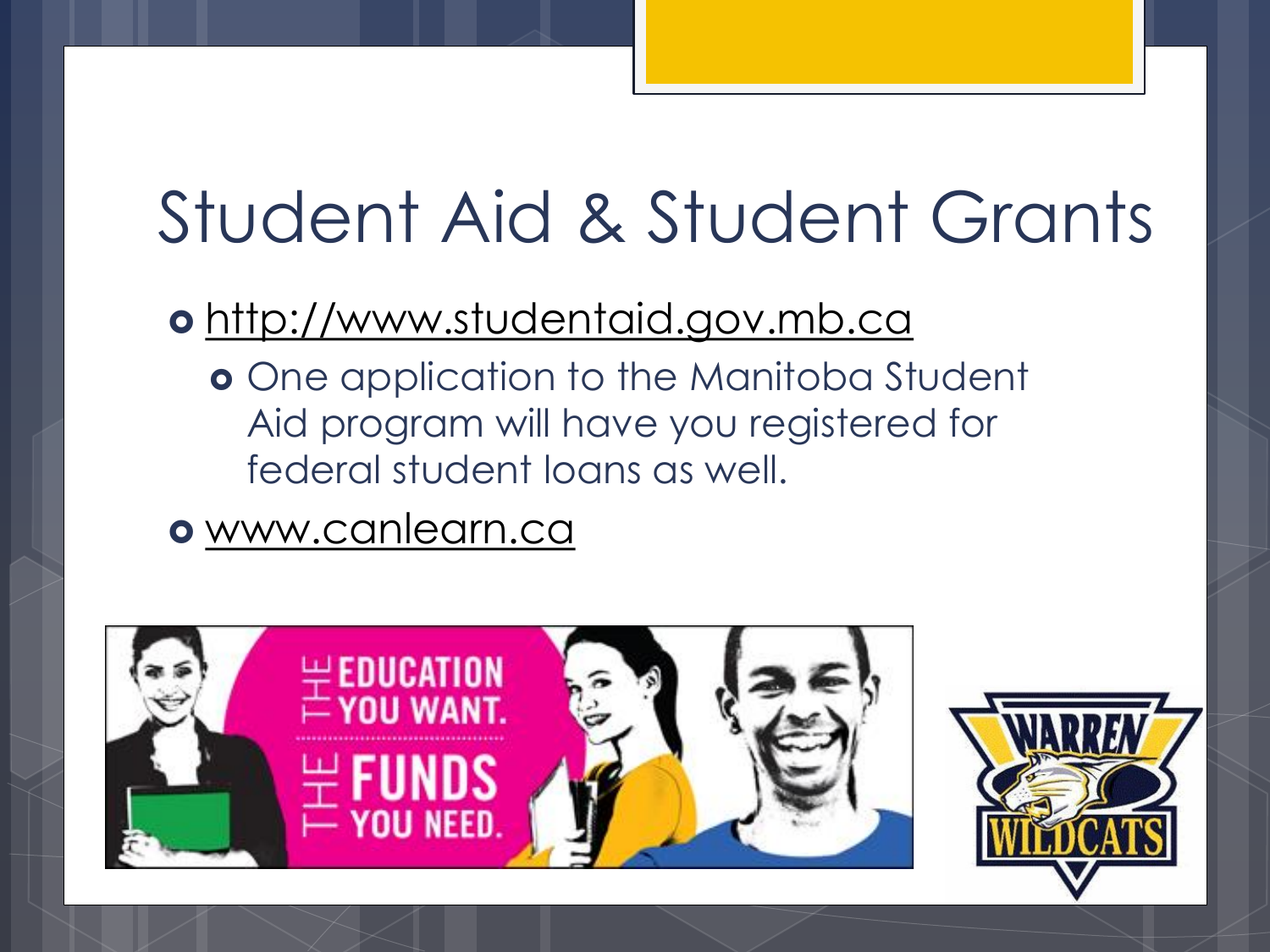# **Best Way To Get Information to Grads?**

 Grade 12 Teams -Post-Secondary/ Scholarships General Tab o Bulletin Board **o** Announcements o Mini meetings at lunch time